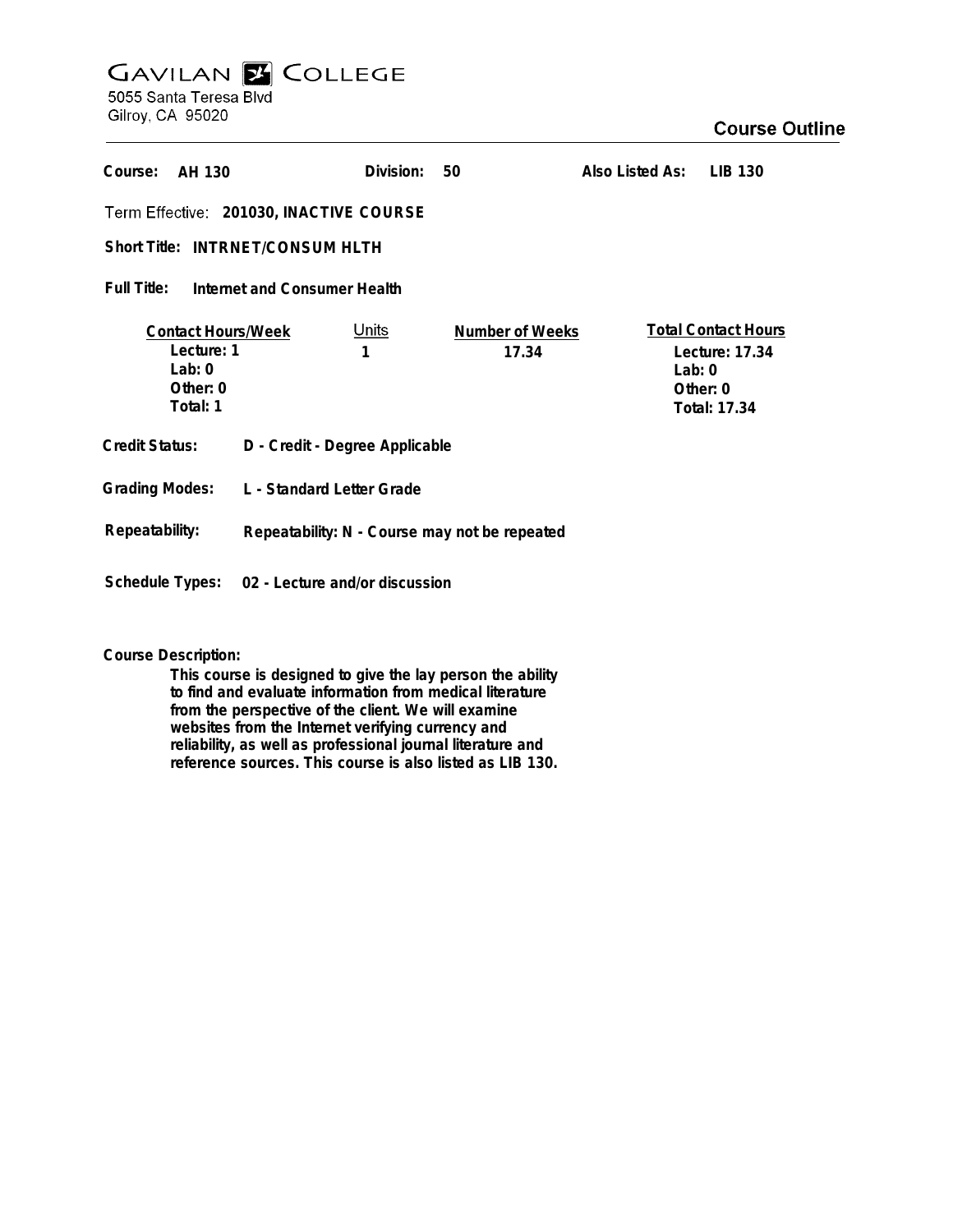**ARTICULATION and CERTIFICATE INFORMATION Associate Degree: CSU GE: IGETC: CSU TRANSFER: Transferable CSU, effective 199970 UC TRANSFER: Not Transferable**

## **PREREQUISITES:**

## **COREQUISITES:**

**STUDENT LEARNING OUTCOMES:**

**1. By the end of the class, students will be comfortable using the Internet and other electronic sources to find consumer health information.**

**2. They will be able to evaluate resources according to currency, credibility, documentation, and accuracy.**

## **TOPICS AND SCOPE:**

**Inactive Course: 11/22/2010 WEEK HOURS CONTENT, ASSIGNMENTS, OBJECTIVES Students will complete required outside assignments on a 2 to 1 basis WEEKLY.**

**1 3 Consumer Health**

**Objective: Examine issues and controversies related to consumer health information online.**

**Out-of-class: Examine issues and controversies related to consumer health information online.**

**Internet as a research tool, part I**

**Objective: Students will be able to demonstrate understanding of the history of the Internet, how to log onto the Internet terminals in the library, and the basic navigation procedures of Netscape or other browser.**

**Out-of-class: Students will complete worksheets covering these topics.**

**2 3 Internet as a research tool, part II Objective: Students will understand subject trees and search engines, and the various research techniques, such as Boolean logic, truncation, and case sensitivity.**

**Out-of-class: Students will complete worksheets/ projects covering these topics.**

**3 3 Online catalogs.**

**Objectives: Students will become familiar with various online library catalogs via the Internet and otherwise.**

**Out-of-Class: Students will complete a worksheet covering library catalog search, plus submit a proposal for individual projects.**

**4 3 Journal and Newspaper articles, evaluation of information sources.**

**Objectives: Students will become familiar with the**